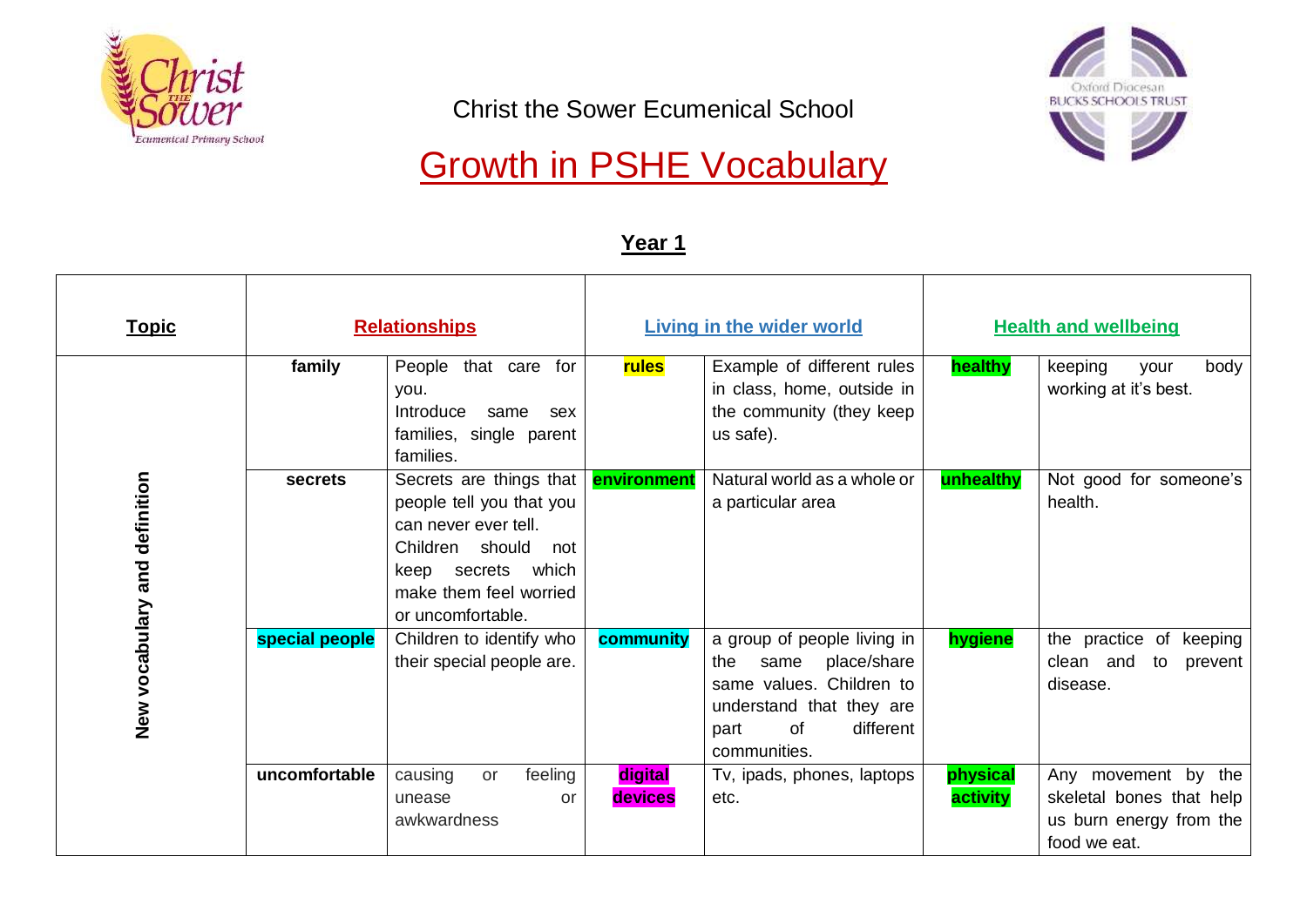| unsafe         | Not safe; dangerous        | internet | of<br>Lots          | computers             | likes        | children's likes/interests  |
|----------------|----------------------------|----------|---------------------|-----------------------|--------------|-----------------------------|
|                |                            |          | connected together. |                       |              |                             |
| private        | What does it mean to       | jobs     |                     | Work where someone is | dislikes     | what children do not like   |
|                | keep something private.    |          | paid.               |                       |              |                             |
|                | This includes what parts   |          |                     |                       |              |                             |
|                | of the body to keep        |          |                     |                       |              |                             |
|                | private.                   |          |                     |                       |              |                             |
| permission     | How to ask and give        |          |                     |                       | feelings     | Different emotions we feel  |
|                | permission for to be       |          |                     |                       |              | eg, happy, sad, angry etc.  |
|                | touched/touch others.      |          |                     |                       |              |                             |
| kind           | What<br>kind<br>does       |          |                     |                       | rules        | Example of different rules  |
|                | behaviour look like in     |          |                     |                       |              | in class, home, outside in  |
|                | and out of school.         |          |                     |                       |              | the community (they keep    |
|                |                            |          |                     |                       |              | us safe).                   |
| unkind         | unkind<br>What<br>does     |          |                     |                       | age          | age restrictions are put on |
|                | behaviour look like in     |          |                     |                       | restrictions | tv<br>programmes, films,    |
|                | and out of school.         |          |                     |                       |              | toys and play areas to      |
|                |                            |          |                     |                       |              | help keep us safe.          |
| sharing        | The joint use of object or |          |                     |                       |              |                             |
|                | space (taking turns).      |          |                     |                       |              |                             |
| <b>respect</b> | How we show respect to     |          |                     |                       |              |                             |
|                | others – polite, listening |          |                     |                       |              |                             |
|                | etc                        |          |                     |                       |              |                             |
|                |                            |          |                     |                       |              |                             |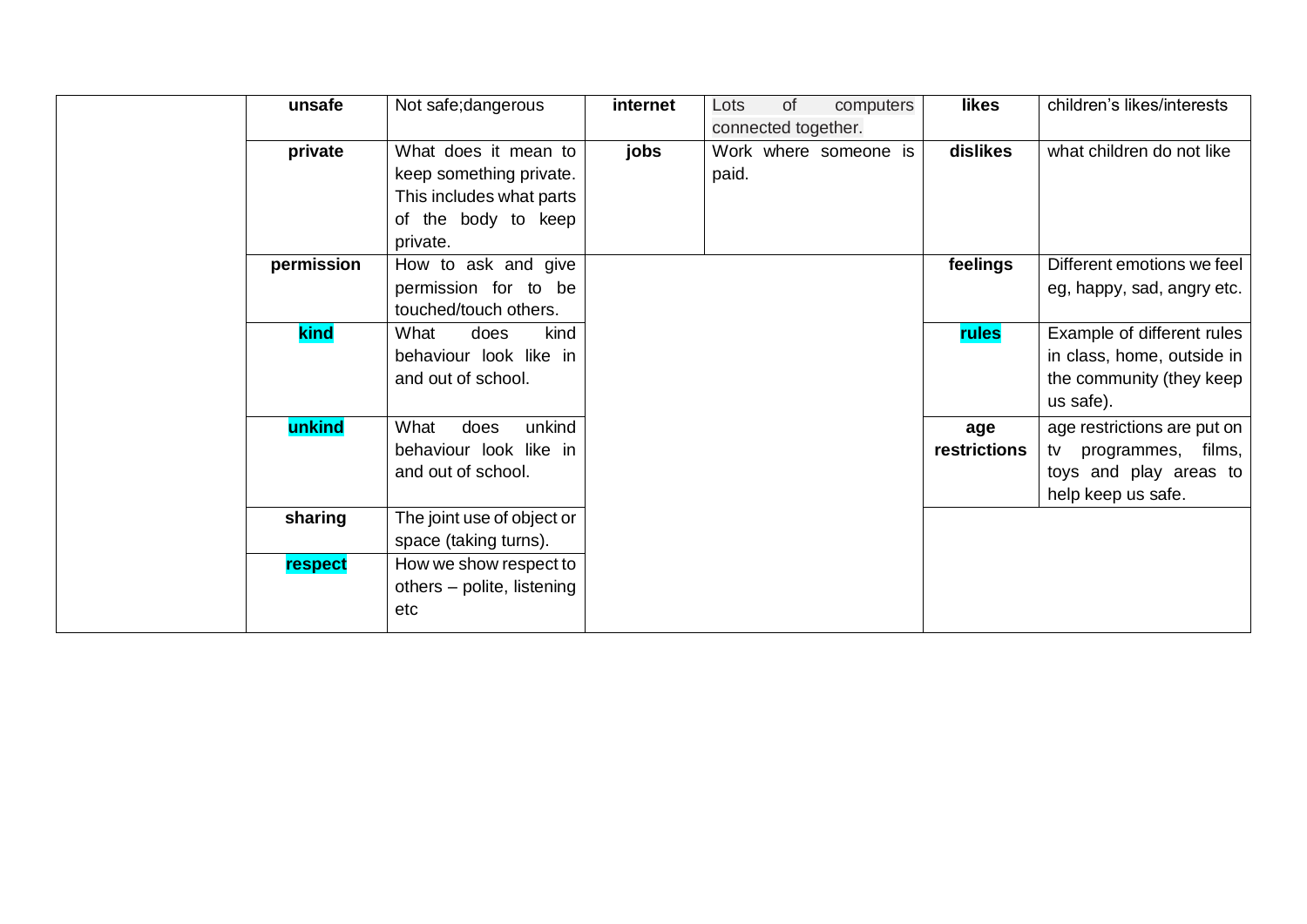| <b>Topic</b>                  |              | <b>Relationships</b>                                                                        |                 | <b>Living in the wider world</b>                                                                                                   |                    | <b>Health and wellbeing</b>                                                                  |
|-------------------------------|--------------|---------------------------------------------------------------------------------------------|-----------------|------------------------------------------------------------------------------------------------------------------------------------|--------------------|----------------------------------------------------------------------------------------------|
|                               | friend       | Mutual<br>affection<br>between people                                                       | rights          | something that we are<br>entitled to.                                                                                              | physical<br>health | your body being absent<br>of disease                                                         |
|                               | argument     | disagreement<br>A<br>between people                                                         | responsbilities | that<br>things<br>you<br>are<br>expected to do                                                                                     | mental<br>health   | How you think, feel and<br>how you behave                                                    |
|                               | resolve      | To solve a problem                                                                          | money           | Pays for things<br>different types of money:<br>coins, notes and different<br>of<br>electronic<br>types<br>payments eg debit cards | sleep              |                                                                                              |
| New vocabulary and definition | suprise      | a good secret that will<br>be eventually found out<br>in the end (opposite of<br>a secret). | needs           | In relation to money, what<br>is a necessity                                                                                       | dental<br>health   | Keeping<br>teeth<br>your<br>healthy and clean                                                |
|                               | lonely       |                                                                                             | wants           | In relation to money, what<br>is something that we can<br>live without                                                             | medicine           | Can help people stay<br>healthy<br>and<br>manage<br>illnesses and allergies                  |
|                               | unhappy      | Opposite of happy                                                                           |                 |                                                                                                                                    | vaccination        | Can help people stay<br>healthy<br>and<br>manage<br>illnesses and allergies                  |
|                               | bullying     | Deliberate<br>unkind<br>behaviour that is done<br>on purpose more than<br>once              |                 |                                                                                                                                    | big feelings       | able<br>Be<br>to<br>manage<br>emotions<br>including<br>loss<br>and<br>change,<br>bereavement |
|                               | similarities | things that are similar                                                                     |                 |                                                                                                                                    | body parts         | including<br>e.g.<br>vulva,<br>vagina, penis, testicles                                      |
|                               | differences  | things that are different                                                                   |                 |                                                                                                                                    | risk<br>safety     | how<br>to<br>recognise<br>risk(potential danger) in                                          |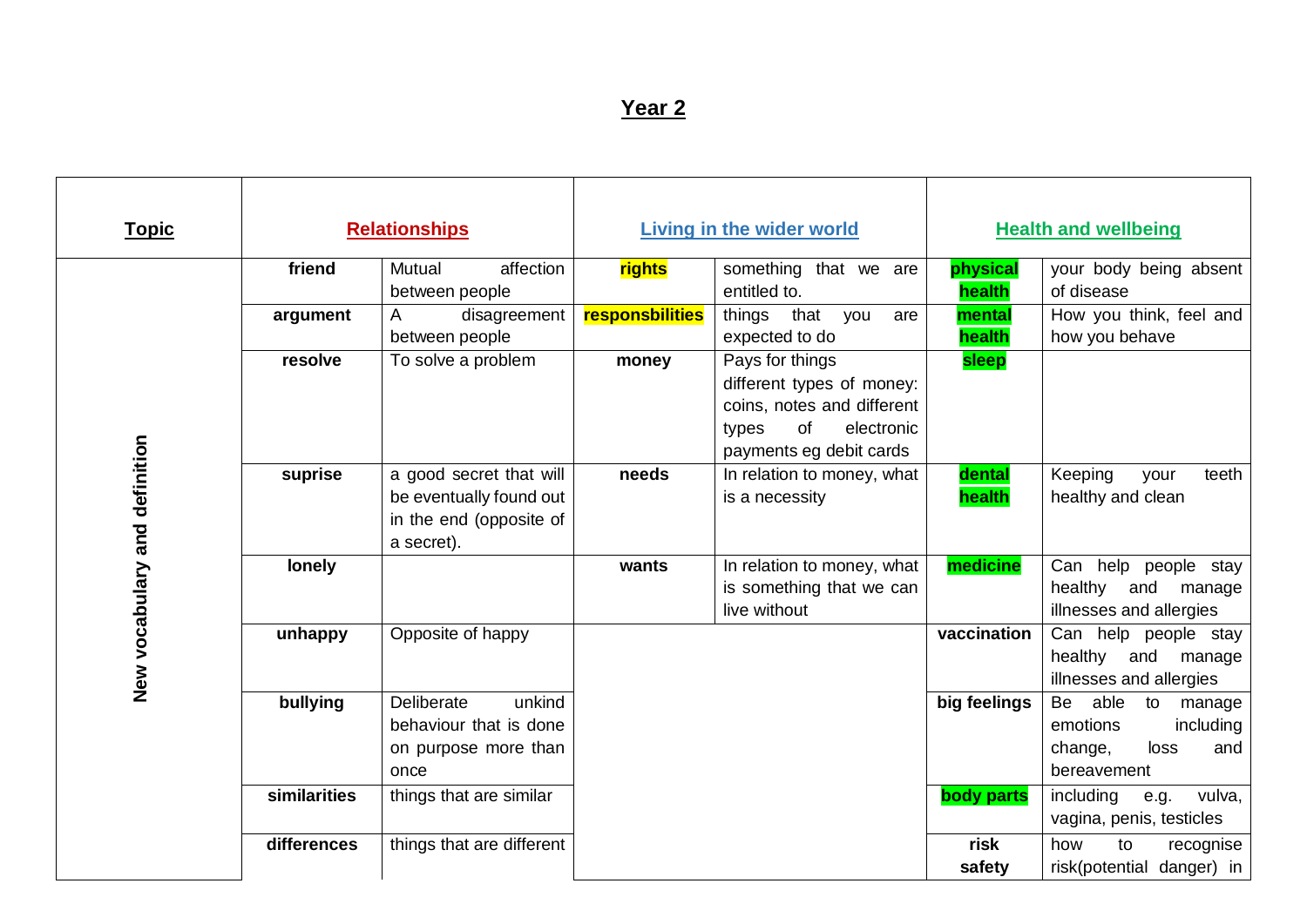|                                                 |               |                                                                             |           |                                                                                                                                 |           | every day situations eg,<br>road,<br>water<br>and<br>medicines<br>Children<br>need<br>to<br>recognise different ways<br>to keep themselves safe |
|-------------------------------------------------|---------------|-----------------------------------------------------------------------------|-----------|---------------------------------------------------------------------------------------------------------------------------------|-----------|-------------------------------------------------------------------------------------------------------------------------------------------------|
|                                                 |               |                                                                             |           |                                                                                                                                 |           | (free from harm) in and<br>out of school.                                                                                                       |
|                                                 |               |                                                                             |           |                                                                                                                                 | emergency | Children need to know to                                                                                                                        |
|                                                 |               |                                                                             |           |                                                                                                                                 |           | ring 999 in an emergency                                                                                                                        |
|                                                 |               |                                                                             |           |                                                                                                                                 | goals     | Children<br>need<br>to<br>set                                                                                                                   |
|                                                 |               |                                                                             |           |                                                                                                                                 |           | goals<br>for<br>there<br>transitional year                                                                                                      |
| Vocabulary you will know from<br>and definition | secrets       | Secrets are things that<br>people tell you that you<br>can never ever tell. | community | a group of people living in<br>the same place. Children<br>to identify that they are<br>different<br>of<br>part<br>communities. | healthy   | body<br>keeping<br>your<br>working at it's best.                                                                                                |
|                                                 | uncomfortable | causing<br>feeling<br>or<br>unease or                                       | internet  | of<br>Lots<br>computers<br>connected together.                                                                                  | feelings  | Different<br>emotions<br>we<br>feel eg,<br>happy,<br>sad,<br>angry etc                                                                          |
| previous topics                                 | <b>Unsafe</b> | Not safe; dangerous<br>awkwardness                                          |           |                                                                                                                                 |           |                                                                                                                                                 |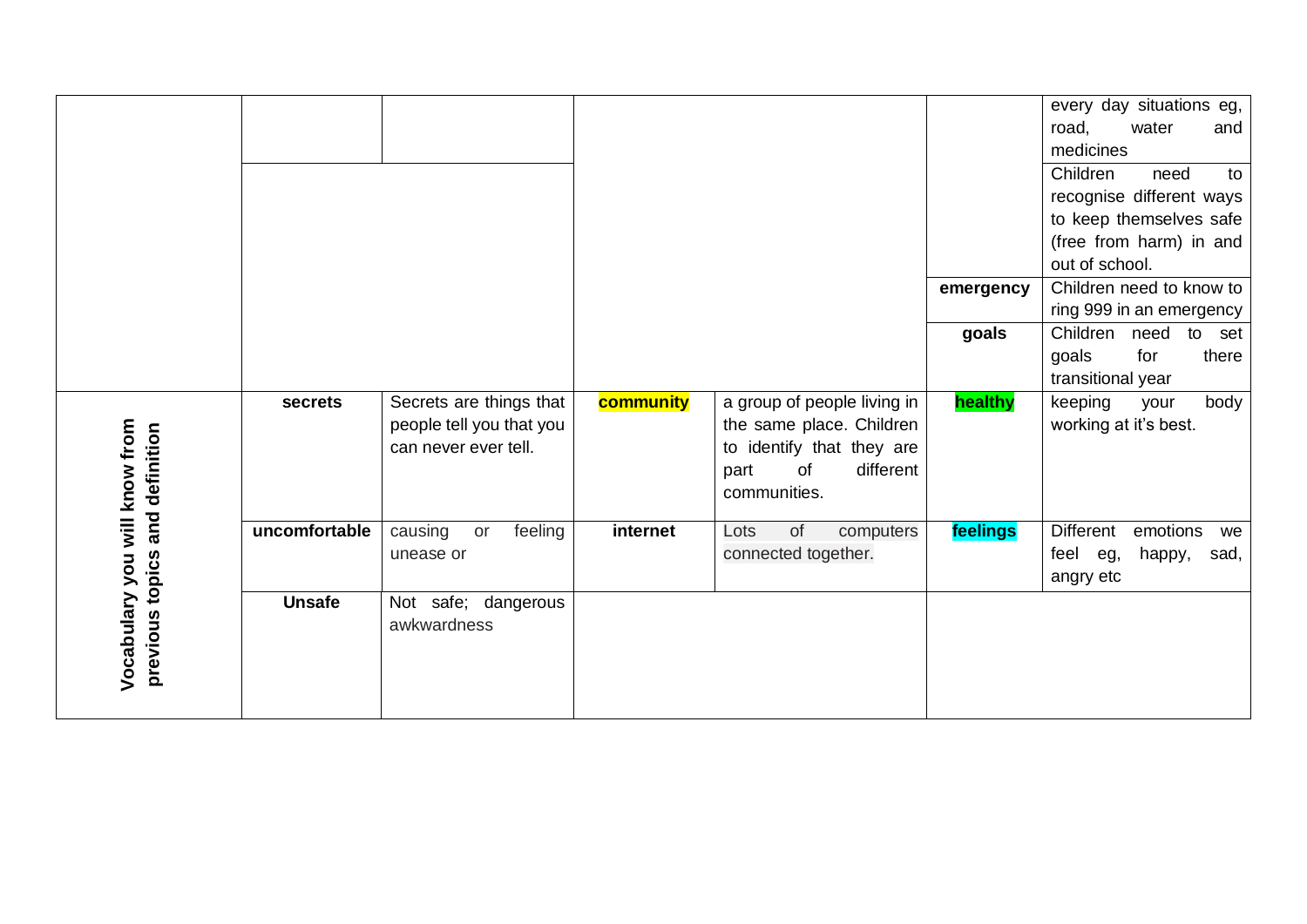| <u>Topic</u>                  |                                       | <b>Relationships</b>                                                                                                                                                                                                                 |                  | <b>Living in the wider world</b>                                                  |                  | <b>Health and wellbeing</b>                                                                                                                   |
|-------------------------------|---------------------------------------|--------------------------------------------------------------------------------------------------------------------------------------------------------------------------------------------------------------------------------------|------------------|-----------------------------------------------------------------------------------|------------------|-----------------------------------------------------------------------------------------------------------------------------------------------|
| New vocabulary and definition | <b>Different types</b><br>of families | recognise<br>and<br>to<br>respect that there are<br>different<br>of<br>types<br>families.<br>including<br>single parents, same-<br>parents,<br>step-<br>sex<br>blended<br>parents,<br>families,<br>foster<br>and<br>adoptive parents | <b>laws</b>      | Regulations put in place.                                                         | habits           | Something that is done in<br>a repeated or a regular<br><b>Habits</b><br>way.<br>can<br>sometimes<br>be<br>maintained, changed or<br>stopped. |
|                               | privacy                               |                                                                                                                                                                                                                                      | human rights     | a right which is believed to<br>belong to every person.<br>These protect people.  | balanced<br>diet | Eating the right foods<br>from the correct food<br>group so that our body<br>can work properly.                                               |
|                               | <b>Personal</b><br>boundaries         | rules that you create in<br>which you think other<br>people should behave<br>towards you                                                                                                                                             | stereotypes      | understanding<br>about<br>gender<br>sterotypes<br>in<br>realtion to work          | strengths        | how that things what you<br>are good                                                                                                          |
|                               | online bullying                       | unkind<br>Deliberate<br>behaviour that is on<br>than<br>purpose<br>more<br>once online                                                                                                                                               | <b>interests</b> | Things that you like                                                              | <b>interests</b> | Things that you like                                                                                                                          |
|                               | Self respect                          | How we show respect<br>to others and yourself                                                                                                                                                                                        | <b>skills</b>    | What skills are needed in<br>realtion to work eg team<br>work anddecision making. | setbacks         | Something<br>that delays<br>How<br>to<br>progress.<br>manage and respond to<br>set backs.                                                     |
|                               | cultures                              | The characteristics and<br>knowledge<br>of<br>a                                                                                                                                                                                      | achievements     | Things that have been<br>achieved                                                 | hazards          | Something<br>that<br>could<br>cause harm                                                                                                      |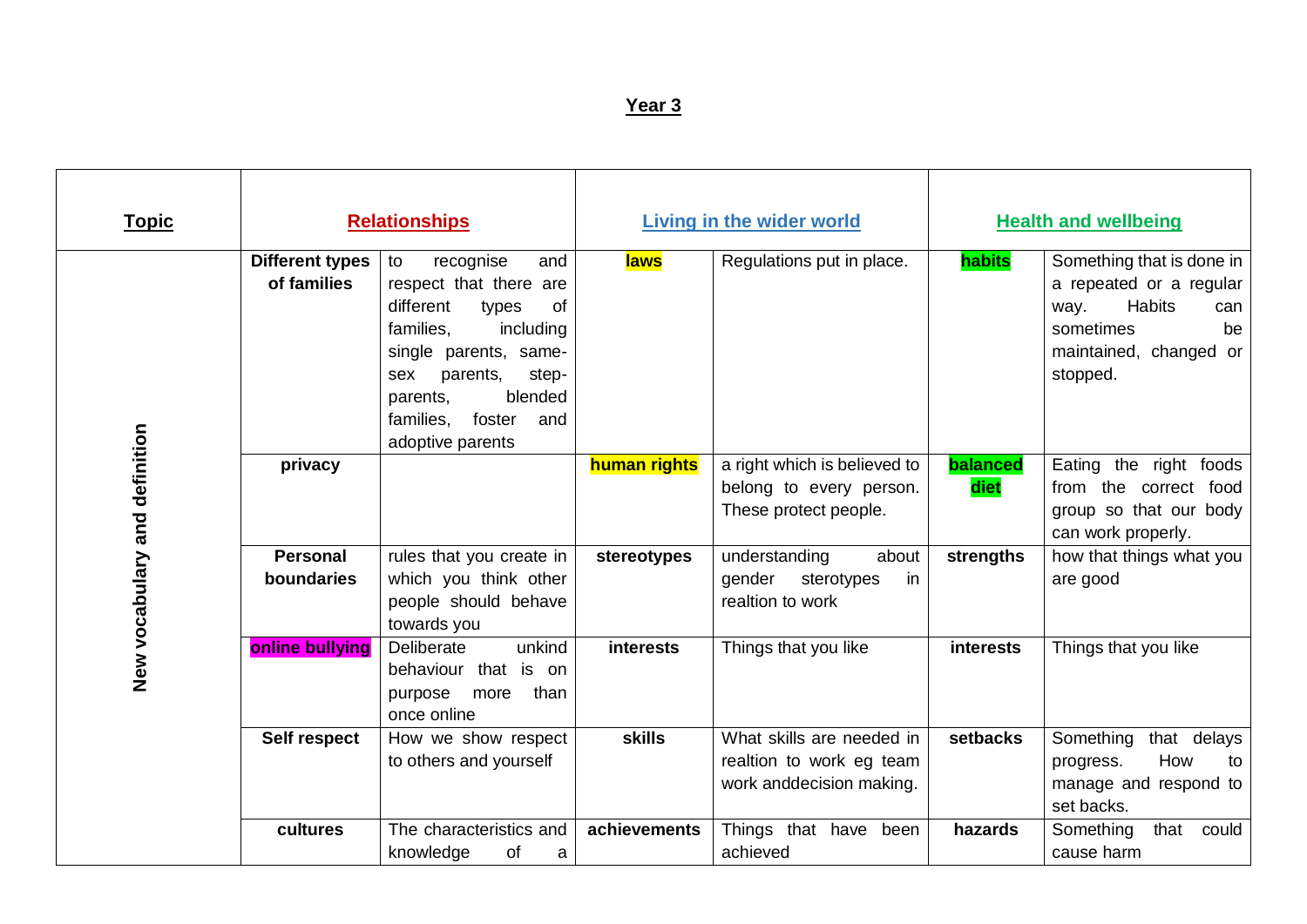|                                               |          | particular<br>of<br>group<br>people, encompassing<br>religion,<br>language,<br>cuisine, social habits,<br>music and arts. | gender          | Either of the two sexes<br>(male and female).  | <b>Personal</b><br>identity | Strengths and interests<br>make up<br>personal<br>a<br>identity                                                                                 |
|-----------------------------------------------|----------|---------------------------------------------------------------------------------------------------------------------------|-----------------|------------------------------------------------|-----------------------------|-------------------------------------------------------------------------------------------------------------------------------------------------|
|                                               |          |                                                                                                                           |                 |                                                |                             |                                                                                                                                                 |
|                                               | family   | People that care for you                                                                                                  | jobs            | Work where somone is<br>paid                   | healthy                     | Same definition but now<br>in relation to different<br>food choices                                                                             |
|                                               | unsafe   | Not safe; dangerous                                                                                                       | rights          | something that we are<br>entitled to.          | unhealthy                   | Same definition but now<br>in relation to different<br>food choices                                                                             |
|                                               | unhappy  | Opposite of happy                                                                                                         | responsbilities | that<br>things<br>you<br>are<br>expected to do | mental<br>health            | How you think, feel and<br>how you behave                                                                                                       |
| and definition                                | bullying | Deliberate<br>unkind<br>behaviour that is done<br>on purpose more than<br>once                                            |                 |                                                | physical<br>health          | your body being absent<br>of disease                                                                                                            |
| Vocabulary you will know from previous topics |          |                                                                                                                           |                 |                                                | risk                        | predict<br>How<br>to<br>and<br>the potential<br>manage<br>in relation to<br>dangers<br>crossing the road, the<br>playground, the kitchen<br>etc |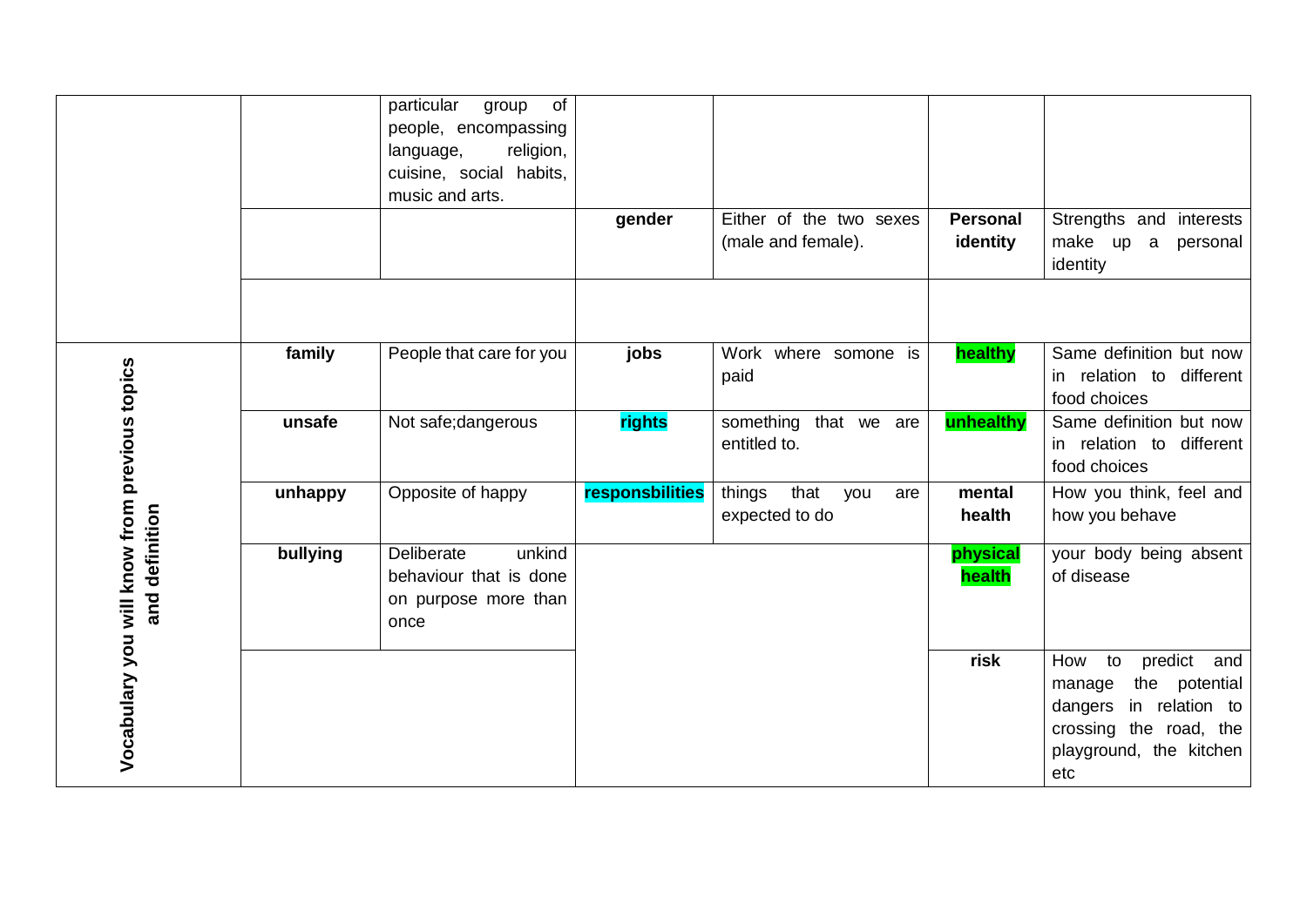| <b>Topic</b>                  |                                       | <b>Relationships</b>                                                                      |                                         | <b>Living in the wider world</b>                                                                                                                                           |                            | <b>Health and wellbeing</b>                                                                                                                                                                    |
|-------------------------------|---------------------------------------|-------------------------------------------------------------------------------------------|-----------------------------------------|----------------------------------------------------------------------------------------------------------------------------------------------------------------------------|----------------------------|------------------------------------------------------------------------------------------------------------------------------------------------------------------------------------------------|
|                               | postive and<br>healthy<br>friendships | Eg<br>mutual<br>respect,<br>interest and<br>sharing<br>trust                              | <b>Different</b><br>community<br>groups | Children<br>need<br>to<br>recognise<br>what<br>they<br>communities<br>are<br>out<br>school<br>part<br>$\overline{\phantom{0}}$<br>community<br>and<br>wider<br>communities | oral<br>hygiene            | Keeping teeth healthy<br>and clean - brushing and<br>flossing                                                                                                                                  |
|                               | communicating                         | talk<br>to<br>how<br>appropriately<br>when<br>using digital devices                       | data                                    | Collection of information                                                                                                                                                  | physical<br><b>illness</b> | Illness as an attack on<br>the physical body.                                                                                                                                                  |
|                               | dares                                 | Difference between a<br>'playful dare' and when<br>a dare puts someone<br>under pressure. | digital footprint                       | trail<br>the<br>of traces or<br>'footprints' that people<br>leave online.                                                                                                  | personal<br>hygiene        | Keeping our bodies and<br>clothes clean                                                                                                                                                        |
| New vocabulary and definition | confidence                            | when it is right or wrong<br>to break confidence -<br>linked to secrets                   | fact                                    | A statement that is true                                                                                                                                                   | drug                       | Explore drugs that are<br>common to every day life<br>-ciggerettes,<br>$e-$<br>ciggeretes, medicine<br>A chemical that you have<br>your body which<br>in<br>changes the way you feel<br>or act |
|                               | mutual respect                        | Understanding we don't<br>all share same values<br>and beliefs                            | advertisment                            | Something<br>that<br>is<br>advertised (online).                                                                                                                            | side effects               | Typically undesirable<br>effect of a drug or medical<br>treatment.                                                                                                                             |
|                               |                                       |                                                                                           | budget                                  | how to manage money                                                                                                                                                        |                            |                                                                                                                                                                                                |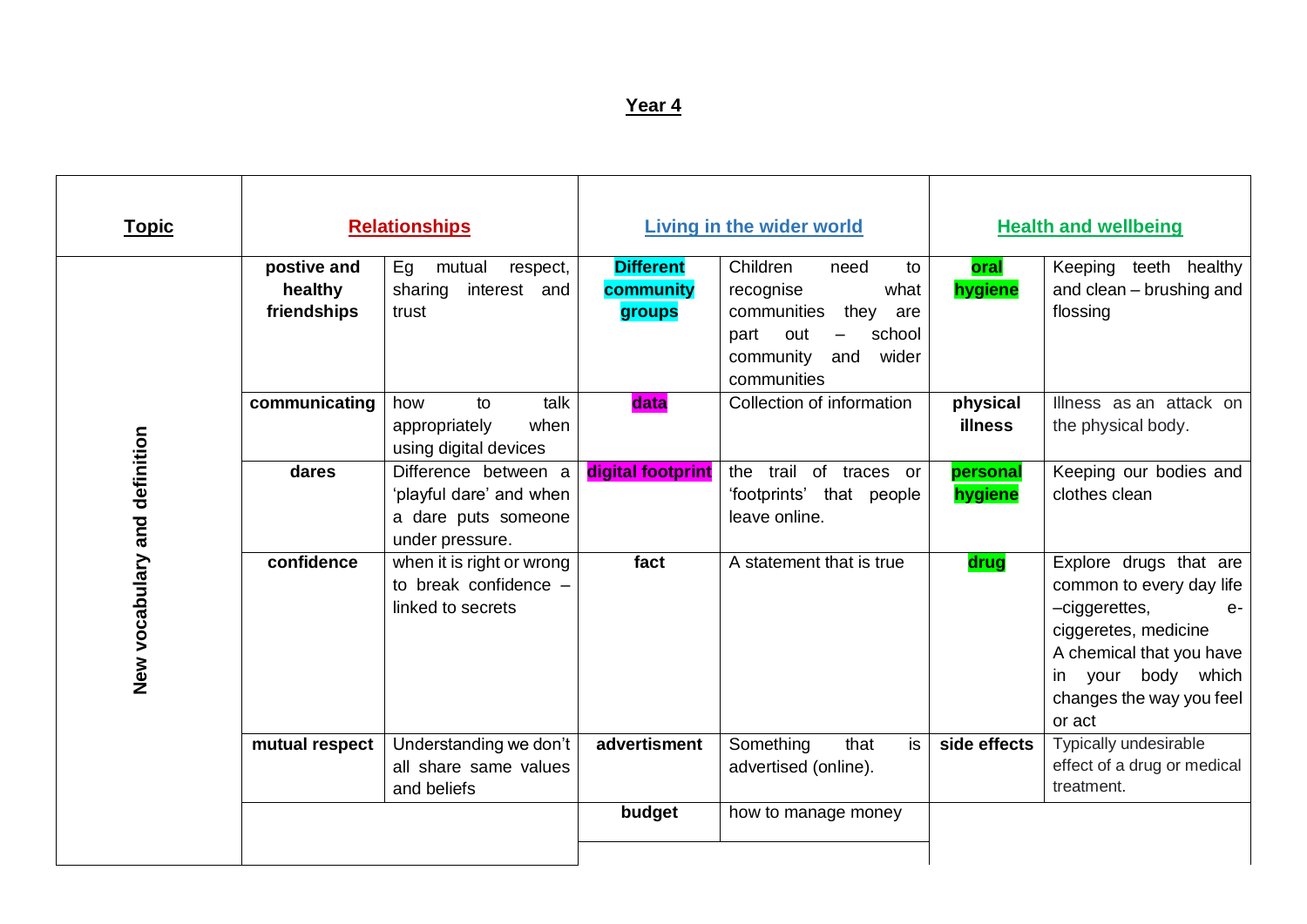| will know from previous  | secret        | Secrets are things that<br>people tell you that you<br>can never ever tell. | community        | a group of people living in<br>same place/share<br>the<br>same values. Children to<br>understand that they are<br>of<br>different<br>part<br>communities. | balanced<br>diet | Eating the right foods<br>from the correct food<br>group so that our body<br>can work properly.                                               |
|--------------------------|---------------|-----------------------------------------------------------------------------|------------------|-----------------------------------------------------------------------------------------------------------------------------------------------------------|------------------|-----------------------------------------------------------------------------------------------------------------------------------------------|
| and definition<br>topics | uncomfortable | causing<br>feeling<br>or<br>unease<br>or<br>awkwardness                     | money            | Pays for things different<br>types of money: coins,<br>notes and different types<br>of electronic payments eg<br>debit cards                              | habit            | Something that is done in<br>a repeated or a regular<br><b>Habits</b><br>way.<br>can<br>sometimes<br>be<br>maintained, changed or<br>stopped. |
| Vocabulary you           |               |                                                                             | responsibilities | that<br>things<br>you<br>are<br>expected to do                                                                                                            |                  |                                                                                                                                               |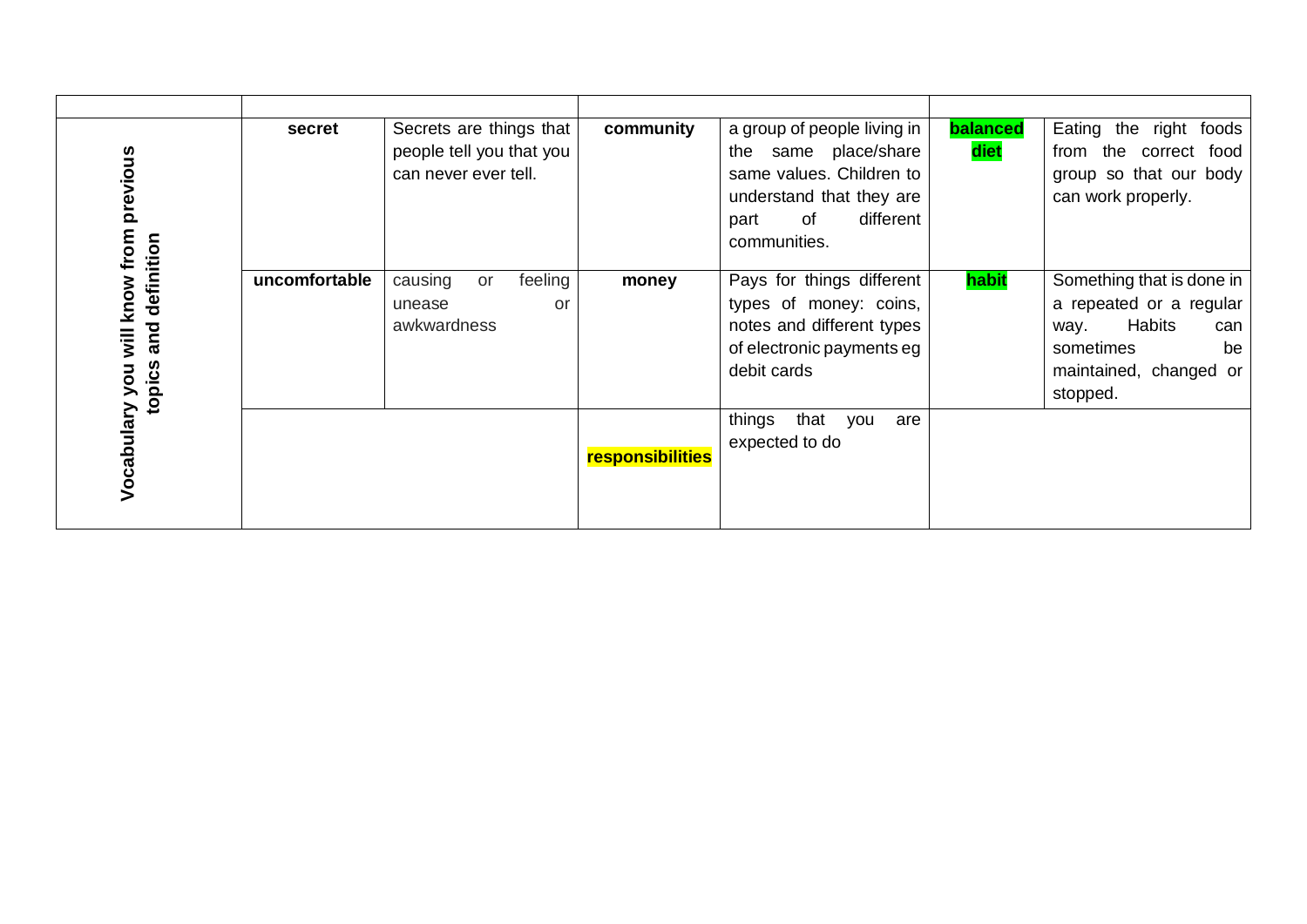| <b>Topic</b>                  |                | <b>Relationships</b>                                                                                                                                                       |                     | <b>Living in the wider world</b>                                        |                      | <b>Health and wellbeing</b>                                                                                                                                                                 |
|-------------------------------|----------------|----------------------------------------------------------------------------------------------------------------------------------------------------------------------------|---------------------|-------------------------------------------------------------------------|----------------------|---------------------------------------------------------------------------------------------------------------------------------------------------------------------------------------------|
|                               | peer influence | Other affecting<br>our<br>behaviour<br>and<br>attitudes.<br>Underdstand how this<br>can make people feel<br>and behave                                                     | media               | <b>The</b><br>main<br>ways<br>to<br>commuincate                         | healthy<br>lifetyle  | a balanced diet and regular<br>exercise. It should include<br>plenty of rest, especially<br>sleep.                                                                                          |
|                               | peer approval  | wanting<br>to<br>be<br>accepted by others                                                                                                                                  | careers             | Children need to identify<br>what job they would want<br>in the future. | sun safety           | how to keep safe in the sun.                                                                                                                                                                |
| New vocabulary and definition | strategies     | solve<br>to<br>ways<br>something                                                                                                                                           | diversity           | different<br>of<br>Lots<br>ways/options - careers                       | disease              | A disease is an abnormal<br>condition that negatively<br>affects the structure or<br>function of all or part of an<br>organism, and that is not due<br>to any immediate external<br>injury. |
|                               | resolving      | different<br>Look<br>at<br>strategies of how to<br>resolve arguments in<br>friendships and what<br>support is there to help<br>- how can this be done<br>in a peaceful way | inclusion           | included<br>in<br>Being<br>something - caeers                           | bacteria             | A member of a large group<br>unicellular<br>of<br>microorganisms which have<br>cell walls but lack organelles<br>and an organized nucleus,<br>including some that can<br>cause disease.     |
|                               | challenges     | Understanding that it<br>okay<br>face<br>to<br>is<br>challenges<br>in<br>friendships                                                                                       | routes into<br>work | College,<br>apprentiships,<br>training, university                      | viruses              | an infection or disease.                                                                                                                                                                    |
|                               | acceptable     | in relation to physical<br>contact                                                                                                                                         |                     |                                                                         | personal<br>identity | Race, gender, faith, culture,<br>hobbies, likes/dislikes                                                                                                                                    |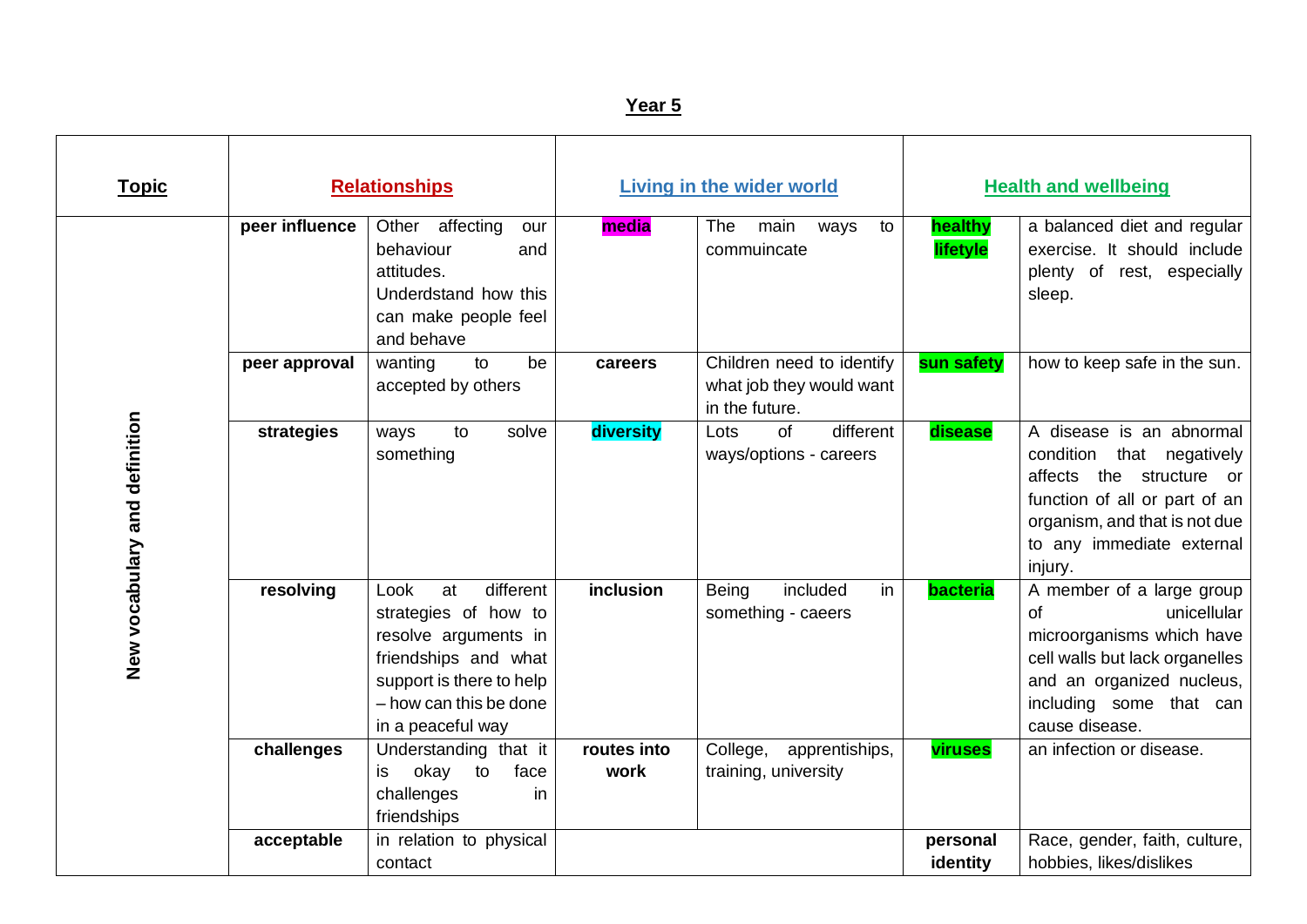|                                                                 | unacceptable          | in relation to physical<br>contact                                                                                                                                                        |             |                                                                                                                              | gender        | Understanding that some<br>people's gender identity<br>(masculinity/feminity)doesn't<br>correlate with their biological<br>identity                                            |
|-----------------------------------------------------------------|-----------------------|-------------------------------------------------------------------------------------------------------------------------------------------------------------------------------------------|-------------|------------------------------------------------------------------------------------------------------------------------------|---------------|--------------------------------------------------------------------------------------------------------------------------------------------------------------------------------|
|                                                                 | wanted                | in relation to physical<br>contact                                                                                                                                                        |             |                                                                                                                              | individuality | What makes us individual                                                                                                                                                       |
|                                                                 | unwanted              | in relation to physical<br>contact                                                                                                                                                        |             |                                                                                                                              | <b>FGM</b>    | Female genital mutilation                                                                                                                                                      |
|                                                                 | physical<br>contact   | physical<br>exploring<br>different<br>touch<br>in<br>situations                                                                                                                           |             |                                                                                                                              | puberty       | When your body begins to<br>change and develop from<br>being a child to an adult                                                                                               |
|                                                                 | discrimination        | Unfair treatment of<br>someone eg racism,<br>sexism, homophobia                                                                                                                           |             |                                                                                                                              | periods       | blood<br>when<br>and<br>tissue<br>her through<br>the<br>leaves<br>vagina. If an egg is not<br>fertilized the lining leaves<br>through the vagina and a girl<br>has her period. |
|                                                                 | healthy<br>friendship | Understanding<br>that<br>these can change over<br>time                                                                                                                                    | environment | Natural world as a whole<br>or a particular area                                                                             | unsafe        | Opposite of safe                                                                                                                                                               |
| Vocabulary you will know from<br>previous topics and definition | secret                | Secrets are things that<br>people tell you that<br>you can never ever<br>tell.<br>Children should<br>not<br>keep secrets which<br>make<br>feel<br>them<br>worried<br>or<br>uncomfortable. | money       | Pays for things different<br>types of money: coins,<br>notes and different types<br>of electronic payments<br>eg debit cards | risk          | how<br>to<br>recognise<br>risk(potential<br>danger)<br>in<br>every day situations eg, sun<br>safety what are the dangers<br>of being in the sun                                |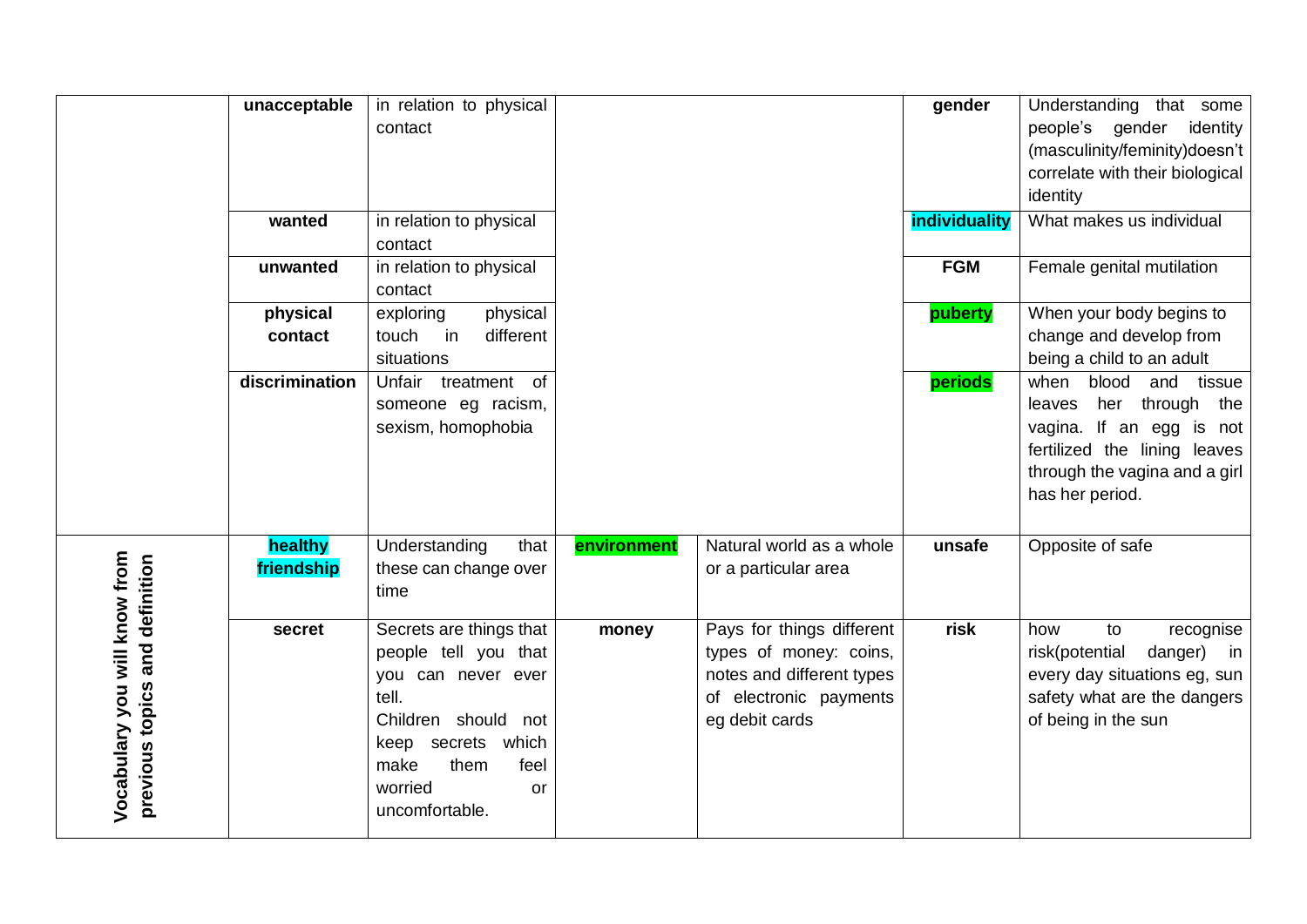| uncomfortable | causing<br>or                | feeling |                  | that<br>things<br>you | are   | emergency | Children need to know to |
|---------------|------------------------------|---------|------------------|-----------------------|-------|-----------|--------------------------|
|               | unease                       | or      | responsibilities | expected to do        |       |           | ring 999 in an emergency |
|               | awkwardness                  |         |                  |                       |       |           |                          |
| bullying      | Deliberate                   | unkind  | stereotypes      | understanding         | about |           |                          |
|               | behaviour that is done       |         |                  | sterotypes<br>gender  | -in   |           |                          |
|               | on purpose more than<br>once |         |                  | realtion to work      |       |           |                          |
|               |                              |         |                  |                       |       |           |                          |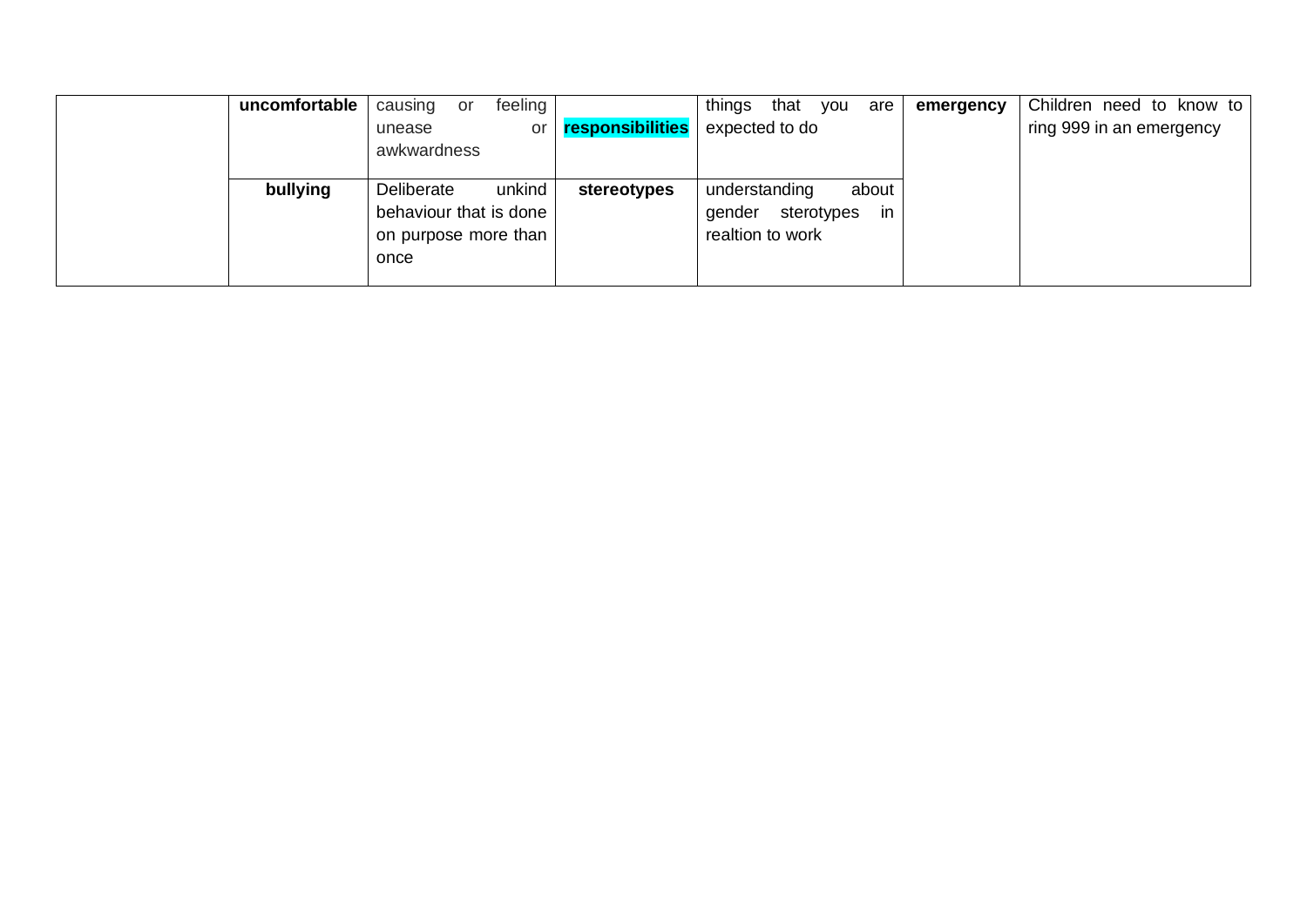| <b>Topic</b>                  |                         | <b>Relationships</b>                                     | <b>Living in the wider world</b>          |                                                                                                                                                                                                | <b>Health and wellbeing</b>         |                                                                                                                   |
|-------------------------------|-------------------------|----------------------------------------------------------|-------------------------------------------|------------------------------------------------------------------------------------------------------------------------------------------------------------------------------------------------|-------------------------------------|-------------------------------------------------------------------------------------------------------------------|
|                               | loving<br>relationships | Romantic<br>relationships,<br>family<br>relationships    | prejudice                                 | Judging<br>someone<br>or<br>having an idea about<br>them before getting t<br>know them                                                                                                         | mental<br>wellbeing                 | wellbeing.<br>Psychological<br>Understanding what things<br>can affect this.                                      |
| New vocabulary and definition | civil<br>partnership    | declation<br>Α<br>legal<br>between two<br>made<br>people | manipulate                                | Deliberately changed -<br>in the conext of online<br>images                                                                                                                                    | loss                                | A feeling                                                                                                         |
|                               | civil marriage          | declation<br>legal<br>A<br>made between two<br>people    | <b>restrictions</b><br>and<br>regulations | In the context of social<br>media sites                                                                                                                                                        | grief                               | usually<br>Intense<br>sorrow.<br>caused by someones death                                                         |
|                               | forced<br>marriage      | To force anyone to<br>marry is illegal                   | critical<br>consumer                      | Understand<br>that<br>companies are trying to<br>influence us<br>buy<br>to<br>things and<br>how<br>we<br>manage this by thinking<br>carefully about when are<br>buying<br>or<br>advertisements | independence                        | Understand<br>this<br>how<br>children<br>increases<br>as<br>become older. Having more<br>individual responsbiltiy |
|                               | challenges              | Reference to 'online'<br>virual challenges               | scams                                     | dishonest/fraud                                                                                                                                                                                | transition                          | Moving from primary school<br>to secondary school                                                                 |
|                               | positive role<br>model  | Setting<br>a<br>good<br>example                          | gambling                                  | playing games<br>for a<br>chance to win money                                                                                                                                                  | consent                             | Giving permissson                                                                                                 |
|                               | conflict                | A<br>serious<br>disagreement                             | fraud                                     | When someone tricks<br>someone else unlawfully<br>or unfairly for a gain                                                                                                                       | commited<br>relationships           | couples<br>showing<br>commitment to eachother                                                                     |
|                               | disagreement            | is<br>with<br>to<br>agree<br>something                   | debt                                      | Sum of money that is<br>owed or due                                                                                                                                                            | <b>Sexual</b><br><i>intercourse</i> | The act between between<br>two consenting adult                                                                   |